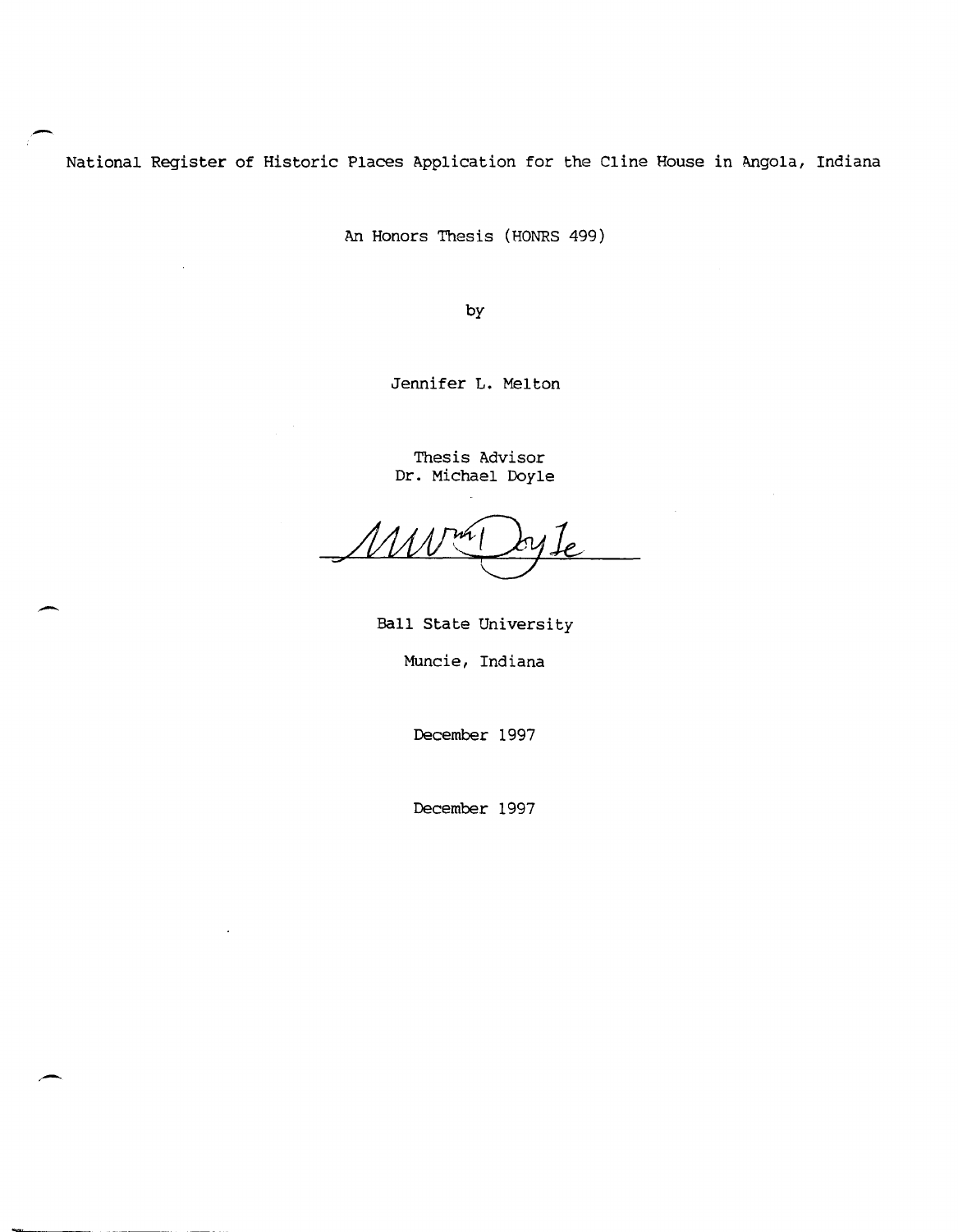#### Purpose of Thesis

-

-

 $\overline{\phantom{a}}$ 

This project serves as an application to submit to the National  $\frac{1}{4}(4/5)$ Register of Historic Places to request that a structure in Angola, Indiana be placed on the National Register. The application includes a thorough architectural description of the property, as well as narrative description of why this building would be eligible to be listed on the National Register. The application required extensive research of the history of the house, as well as the biographical backgrounds of the previous owners of the house.

 $\mathsf{S}_\mathsf{D}$ Co (1  $1!$ ,eur  $LD$  $542?$  $\mathscr{L}^q$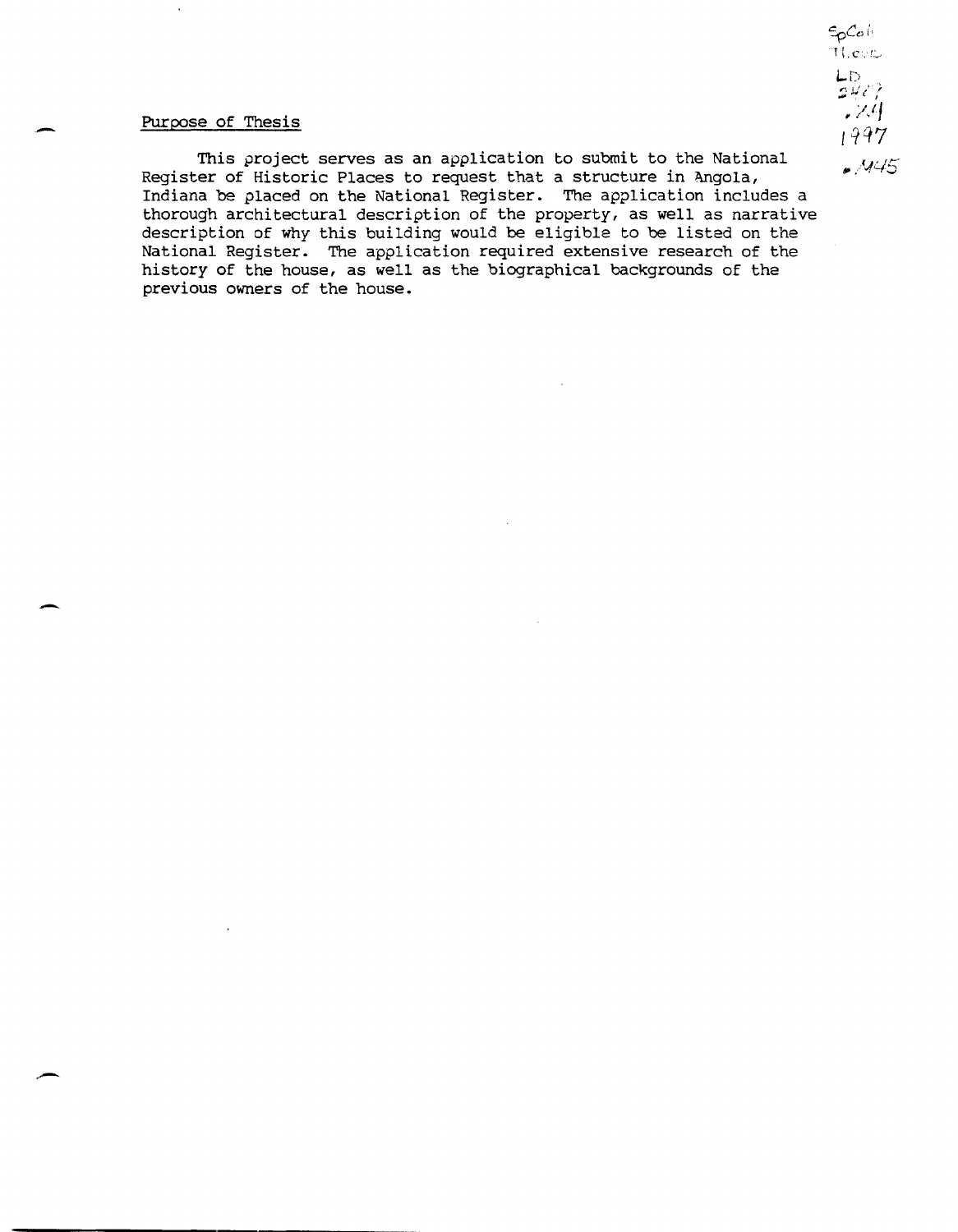United States Department of the Interior National Park Service

## ivational Register of Historic Places<br>Registration Form

This form is for use in nominating or requesting determinations for individual properties and districts. See instructions in How to Complete the National Pegister of Historic Places Registration Form (National Register Buildtin 16A). Complete each item by marking "x" in the appropriate box or<br>by entering the information requested. If an item does not apply to the p architectural classification, materials, and areas of significance, enter only categories and subcategories from the instructions. Place additional entries and narrative items on continuation sheets (NPS Form 10-900a). Use a typewriter, word processor, or computer, to complete all items.

| Cline, Cyrus and Jennie, House<br>historic name ______<br>other names/site number _________ Osborn, Anna Morse, House<br>2. Location<br>street & number $\frac{313 \text{ East Maume}}{2}$ Maumee<br>city or town <b>Angola</b><br>state <u>Indiana code</u> N <sub>n</sub> county Steuben code 151 zip code 46703<br>3. State/Federal Agency Certification<br>As the designated authority under the National Historic Preservation Act, as amended, I hereby certify that this $\Box$ nomination      |                |
|--------------------------------------------------------------------------------------------------------------------------------------------------------------------------------------------------------------------------------------------------------------------------------------------------------------------------------------------------------------------------------------------------------------------------------------------------------------------------------------------------------|----------------|
|                                                                                                                                                                                                                                                                                                                                                                                                                                                                                                        |                |
|                                                                                                                                                                                                                                                                                                                                                                                                                                                                                                        |                |
|                                                                                                                                                                                                                                                                                                                                                                                                                                                                                                        |                |
|                                                                                                                                                                                                                                                                                                                                                                                                                                                                                                        |                |
|                                                                                                                                                                                                                                                                                                                                                                                                                                                                                                        |                |
|                                                                                                                                                                                                                                                                                                                                                                                                                                                                                                        |                |
|                                                                                                                                                                                                                                                                                                                                                                                                                                                                                                        |                |
| request for determination of eligibility meets the documentation standards for registering properties in the National Register of<br>Historic Places and meets the procedural and professional requirements set forth in 36 CFR Part 60. In my opinion, the property<br>meets a does not meet the National Register criteria. I recommend that this property be considered significant<br>$\Box$ nationally $\Box$ statewide $\Box$ locally. ( $\Box$ See continuation sheet for additional comments.) |                |
| Date<br>Signature of certifying official/Title                                                                                                                                                                                                                                                                                                                                                                                                                                                         |                |
| State of Federal agency and bureau                                                                                                                                                                                                                                                                                                                                                                                                                                                                     |                |
| In my opinion, the property $\Box$ meets $\Box$ does not meet the National Register criteria, ( $\Box$ See continuation sheet for additional<br>comments.)                                                                                                                                                                                                                                                                                                                                             |                |
| Signature of certifying official/Title<br><b>Date</b>                                                                                                                                                                                                                                                                                                                                                                                                                                                  |                |
| State or Federal agency and bureau                                                                                                                                                                                                                                                                                                                                                                                                                                                                     |                |
| 4. National Park Service Certification                                                                                                                                                                                                                                                                                                                                                                                                                                                                 |                |
| I hereby certify that the property is:<br>$\sim$ $ \sim$<br>Signature of the Keeper<br>antered in the National Register.                                                                                                                                                                                                                                                                                                                                                                               | Date of Action |
| See continuation sheet.<br><b>I</b> determined eligible for the<br>National Register<br>$\Box$ See continuation sheet.                                                                                                                                                                                                                                                                                                                                                                                 |                |
| determined not eligible for the<br>National Register.                                                                                                                                                                                                                                                                                                                                                                                                                                                  |                |
| $\Box$ removed from the National<br>Register.                                                                                                                                                                                                                                                                                                                                                                                                                                                          |                |
|                                                                                                                                                                                                                                                                                                                                                                                                                                                                                                        |                |
|                                                                                                                                                                                                                                                                                                                                                                                                                                                                                                        |                |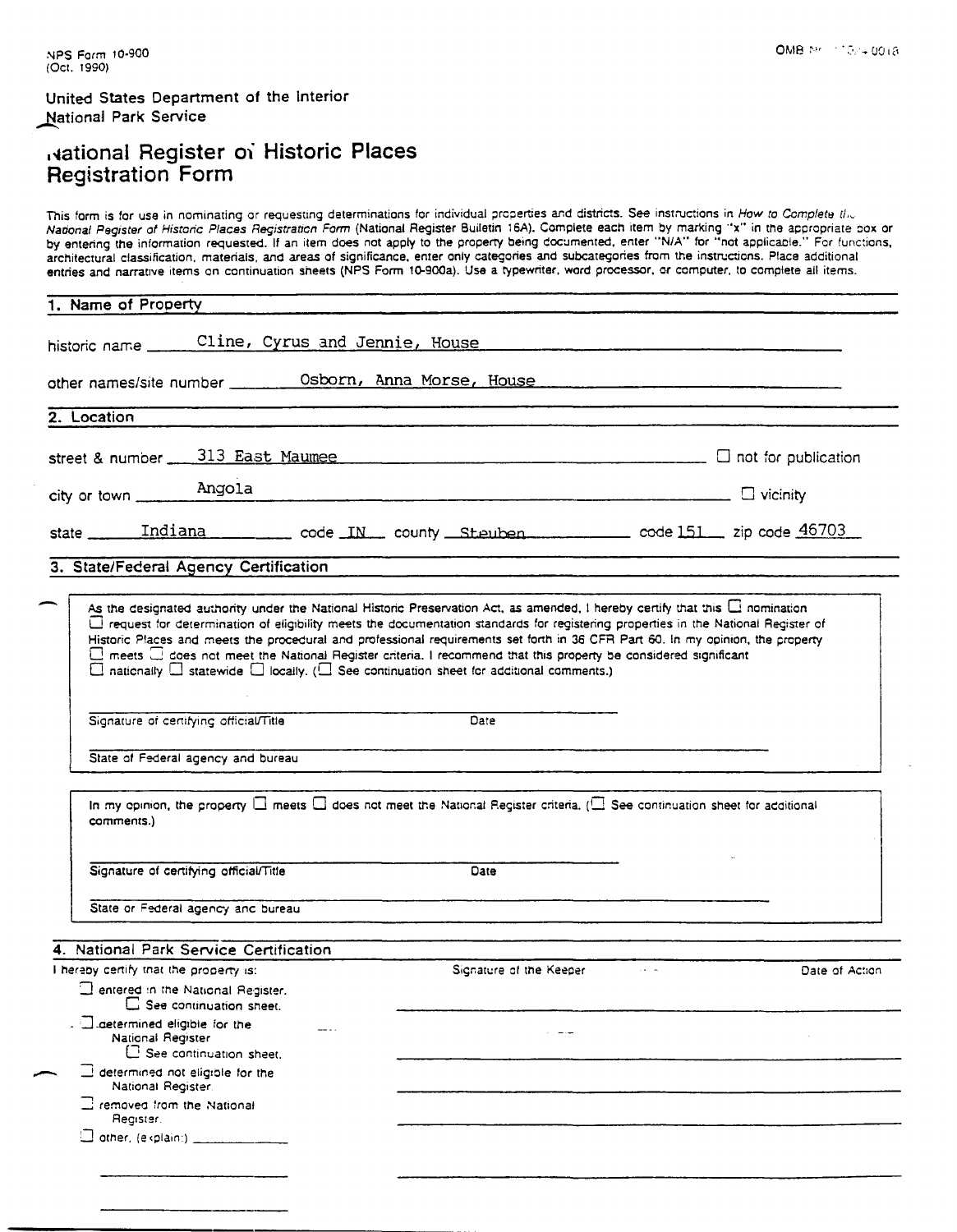Name of Property

#### 8. Statement of Significance

#### Applicable National Register Criteria

(Mark "x" in one or more poxes for the criteria qualifying the property for National Register listing.)

- $\Box$  A Property is associated with events that have made a significant contribution to the broad patterns of our history.
- $\mathbb{\overline{X}}$  **B** Property is associated with the lives of persons significant in our past.
- X: C Property embodies the distinctive characteristics of a type, period, or method of construction or represents the work of a master, or possesses high artistic values, or represents a significant and distinguishable entity whose components lack individual distinction.

D Property has yielded, or is likely to yield, information important in prehistory or history.

#### **Criteria Considerations**

(Mark 1 kill in all the boxes that apply.)

#### Property is:

- $\Box$  A owned by a religious institution or used for religious purposes.
- $\Box$  B removed from its original location.
- $\Box$  C a birthplace or grave.
- $\square$  D a cemetery.
- $\Box$  **E** a reconstructed building, object, or structure.
- $\Box$  **F** a commemorative property.
- □ G less than 50 years of age or achieved significance within the past 50 years.

#### **Narrative Statement of Significance**

(Explain the significance of the property on one or more continuation sheets.)

#### 9. Major Bibliographical References

#### Bibilography

(Cite the books, articles, and other sources used in preparing this form on one or more continuation sheets.)

#### Previous documentation on file (NPS):

- 2 preliminary determination of individual listing (36 CFR 67) has been requested
- previously listed in the National Register
- a previously determined eligible by the National Register
- designated a National Historic Landmark
- Frecorded by Historic American Buildings Survey #.
- Crecorded by Historic American Engineering

#### Steuben County, Indiana County and State

|            | Areas of Significance                         |  |  |  |
|------------|-----------------------------------------------|--|--|--|
|            | (Enter categories from instructions)          |  |  |  |
|            | Politics/Government                           |  |  |  |
|            |                                               |  |  |  |
|            | Health/Medicine                               |  |  |  |
| <u>Iaw</u> |                                               |  |  |  |
|            |                                               |  |  |  |
|            | Architecture                                  |  |  |  |
|            |                                               |  |  |  |
|            |                                               |  |  |  |
|            |                                               |  |  |  |
|            |                                               |  |  |  |
|            |                                               |  |  |  |
|            |                                               |  |  |  |
|            |                                               |  |  |  |
|            |                                               |  |  |  |
|            | <b>Period of Significance</b>                 |  |  |  |
|            |                                               |  |  |  |
|            | <u> 1891 - 1944</u>                           |  |  |  |
|            |                                               |  |  |  |
|            |                                               |  |  |  |
|            |                                               |  |  |  |
|            |                                               |  |  |  |
|            | <b>Significant Dates</b>                      |  |  |  |
|            |                                               |  |  |  |
|            |                                               |  |  |  |
|            |                                               |  |  |  |
|            |                                               |  |  |  |
|            |                                               |  |  |  |
|            | <b>Significant Person</b>                     |  |  |  |
|            | (Complete if Criterion B is marked above)     |  |  |  |
|            |                                               |  |  |  |
|            | Cline, Cyrus                                  |  |  |  |
|            | Cameron, Don Franklin<br>Cultural Affiliation |  |  |  |

Architect/Builder Gid Finch

#### Primary location of additional data:

- State Historic Preservation Office
- Other State agency
- □ Federal agency
- $\Box$  Local government
- **University**
- Other

#### Name of repository:

Carnegie Public Library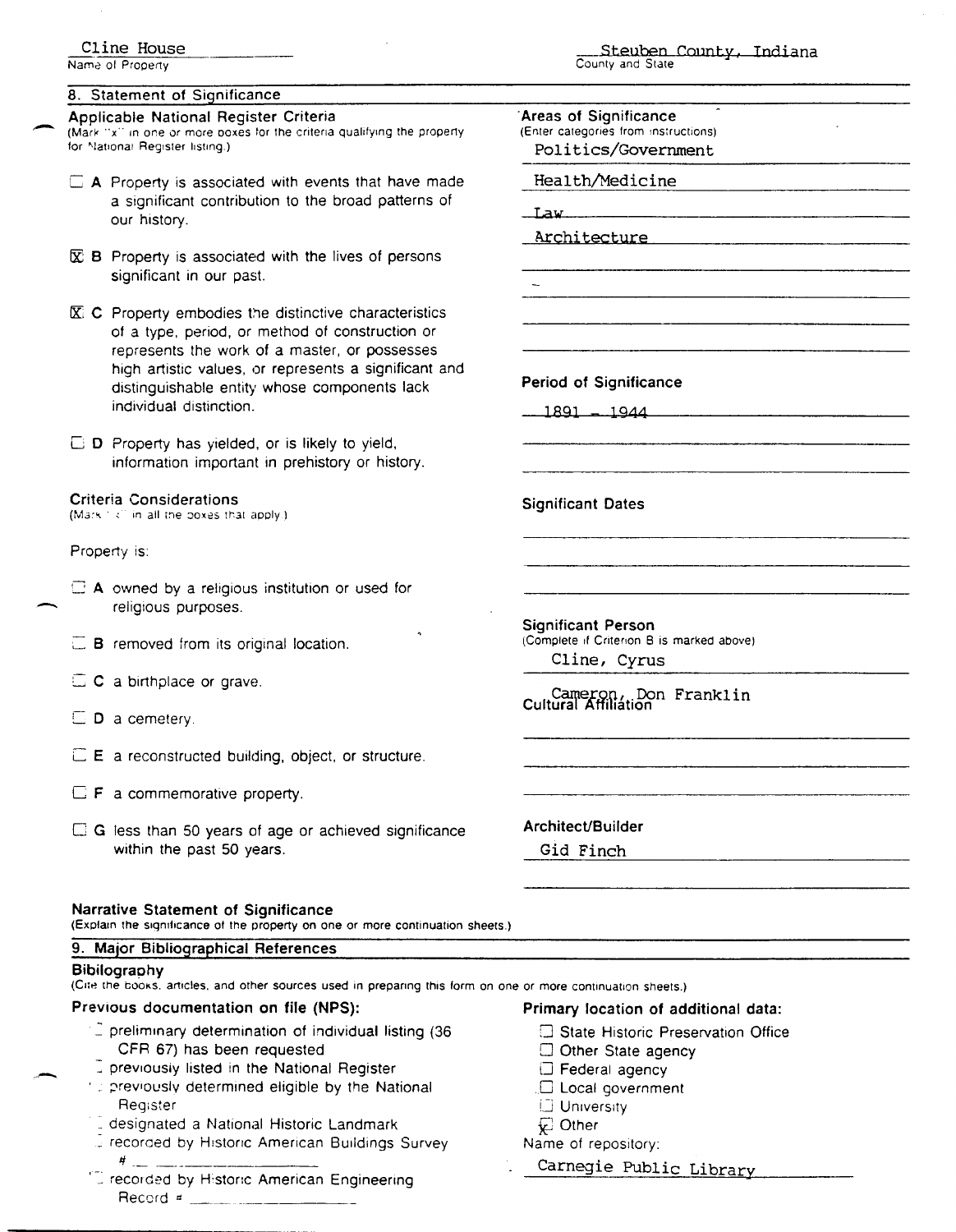United States Department of the Interior<br>
National Park Service<br> **National Register of Historic Places National Park Service** 

# **Continuation Sheet**

Section number \_\_\_\_<sup>7</sup> Page \_\_<sup>1</sup>

Cline House, Steuben County, Indiana

The Cline House is a two and a half story weatherboard structure located in an old residential section of Angola, Indiana. It is an eclectic example of early Victorian Queen Anne style with many visible Stick influences. The house was completed in 1891, and has sustained several minor structural reconditionings since its completion. These include a new front porch which was built sometime in the early 1900's, a new roof which replaced the original wood shingles with asphalt in 1991, electrical rewiring in 1992, and several new coats of paint, including the latest painting project done in 1993.

The house is a balloon frame structure. It rests on a cut stone foundation, and is built of wood weatherboard siding. The weatherboard was repainted 1993. For this project, a local paint store was consulted to research and choose common paint colors of the time period when the house was built to preserve historic integrity (the original color is unknown). The roof is currently asphalt. This asphalt replaced the original wood shingles, which were in irreparable shape, in 1991. The roof is characterized by a cross gable common to the Queen Anne style. The single chimney is brick.

The house fronts Maumee street on the south side (photos  $1, 2,$  and  $3$ ), and this remains the most ornamental side. There is an entrance on the east side of the first floor that has a wood panel door with a three quarter length glass pane and transom lights above. Directly west of this is the first level of a bay topped with a false gable. The first floor bay contains two double hung windows with fixed upper sashes on either side and one large fixed central window with patterned leaded glass panes above it. To the west of the bay window on the first floor is a fixed patterned leaded glass window with decorative wood detailing below it. The wall this window is located on is slightly recessed. To the far west of the first floor is a large double hung window with a fixed upper sash.

The first floor porch on the south side is not original, and was probably replaced sometime in the early 1900's. The original porch was very similar to the porch on the west side of the house (photo 4), and wrapped around the west side of the house with spindle supports and ----- spindle work in the balustrade, both common features of the Queen Anne time period. Much of the original spindle work from the first porch was saved and is currently stored in the carriage house that is on the north side of the property. The current porch is a full length porch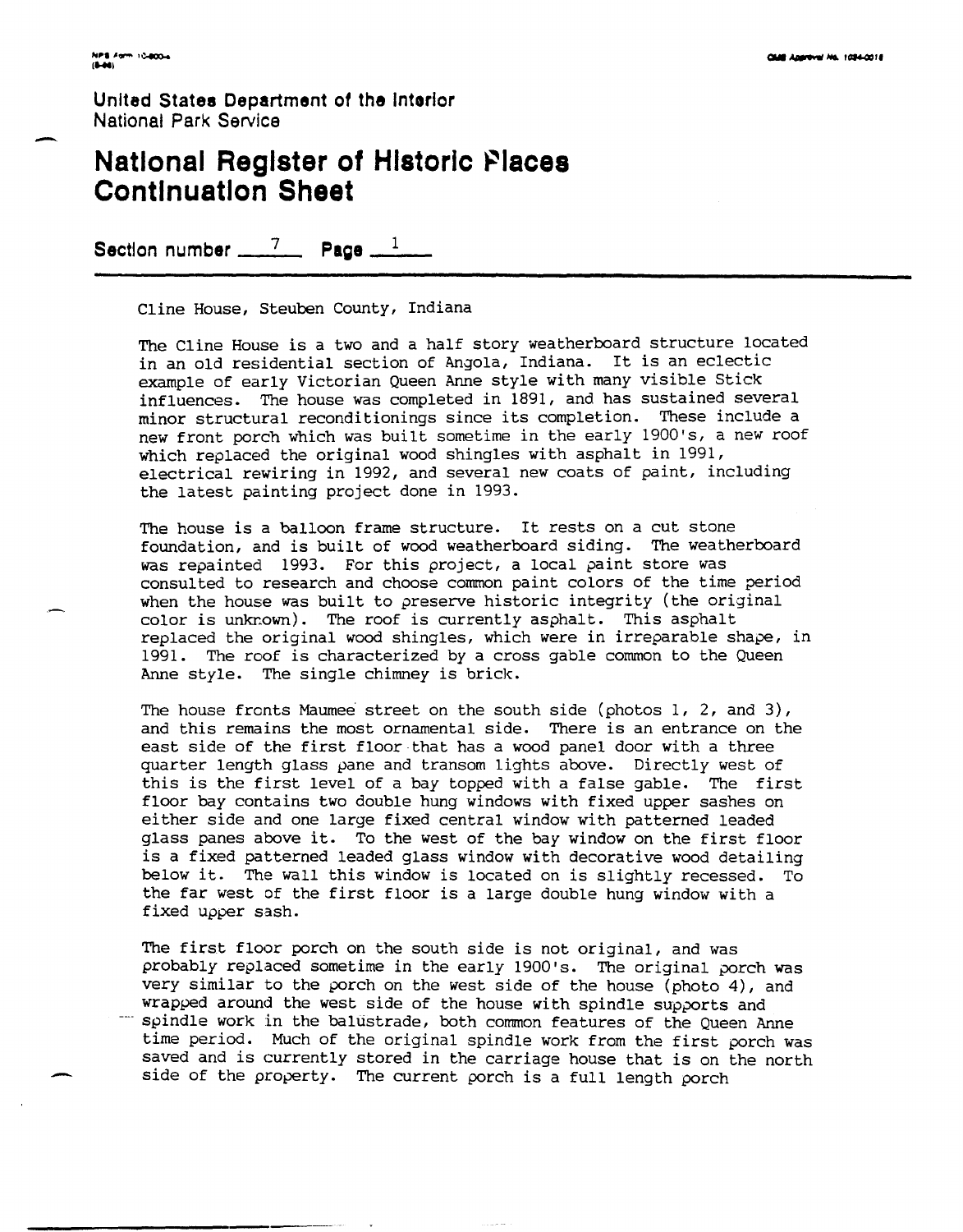United States Department of the Interior<br>
National Park Service<br> **National Register of Histori National Park Service** 

### **National Register 01 Historic** ~lace8 **Continuation Sheet**

Section number \_\_\_\_\_\_\_\_\_ Page \_\_\_\_\_\_\_\_

Cline House, Steuben County, Indiana

characterized by decorative wooden columns in groups of two and a triangular pediment at the entry which contains decorative patterned shingles. A porte-cochere extends from the east side of the porch.

The second floor of the south side has three fixed upper pane double hung windows in the bay on the east side. The false gable above these contains a fanlight and a wood cross-hatching that matches the pattern of the east gable. West of the bay is an inset porch with a round arch with graduated spindle work that is flush with the outside wall of the house. The entry has a panel wood door with a glass pane. There is a large double hung fixed upper pane sash on the far west side of the second story with decorative wood detailing framing the window. On the far east end of the south side is a fixed single pane window with a single row of five smaller panes lining the top of the window. The large gable is divided from the second floor by a band of patterned woodwork, including a vertical pattern with stick influences. The gable has several rows of patterned shingles at the bottom, and a large semi-circular window in the gable that has a central double hung window with a fixed upper sash containing 9 panes, and fixed pane on either side. The windows are surrounded by a decorative wood pattern. There is a triangular section at the top of the gable that is slightly extended forward and supported by brackets, another common detail of the Queen Anne era.

The windows and doors on the south side are all surrounded by vertical and horizontal wood strips that show the earlier Stick influence on the structure.

The west side of the house (photos 3, 4, and 5) has two entries, both on the first floor, and are accessed from the original first floor porch. The porch is a partial width porch with a triangular pediment at entry and spindle column supports. The balustrade contains spindle detailing, and there is additional spindle work along the top of the porch. The porch has two round arches on the west side, and one pointed arch on the end facing north. The door on the north side is a wood panel door with a single glass pane in the top half of the door. To the north of this door is a double hung window with a fixed upper pane. To the south of ... door on the south side of the porch is set into a one story bay window. It is a two panel wood door with a single glass pane. The bay contains two more windows on each side, each a double hung window with a fixed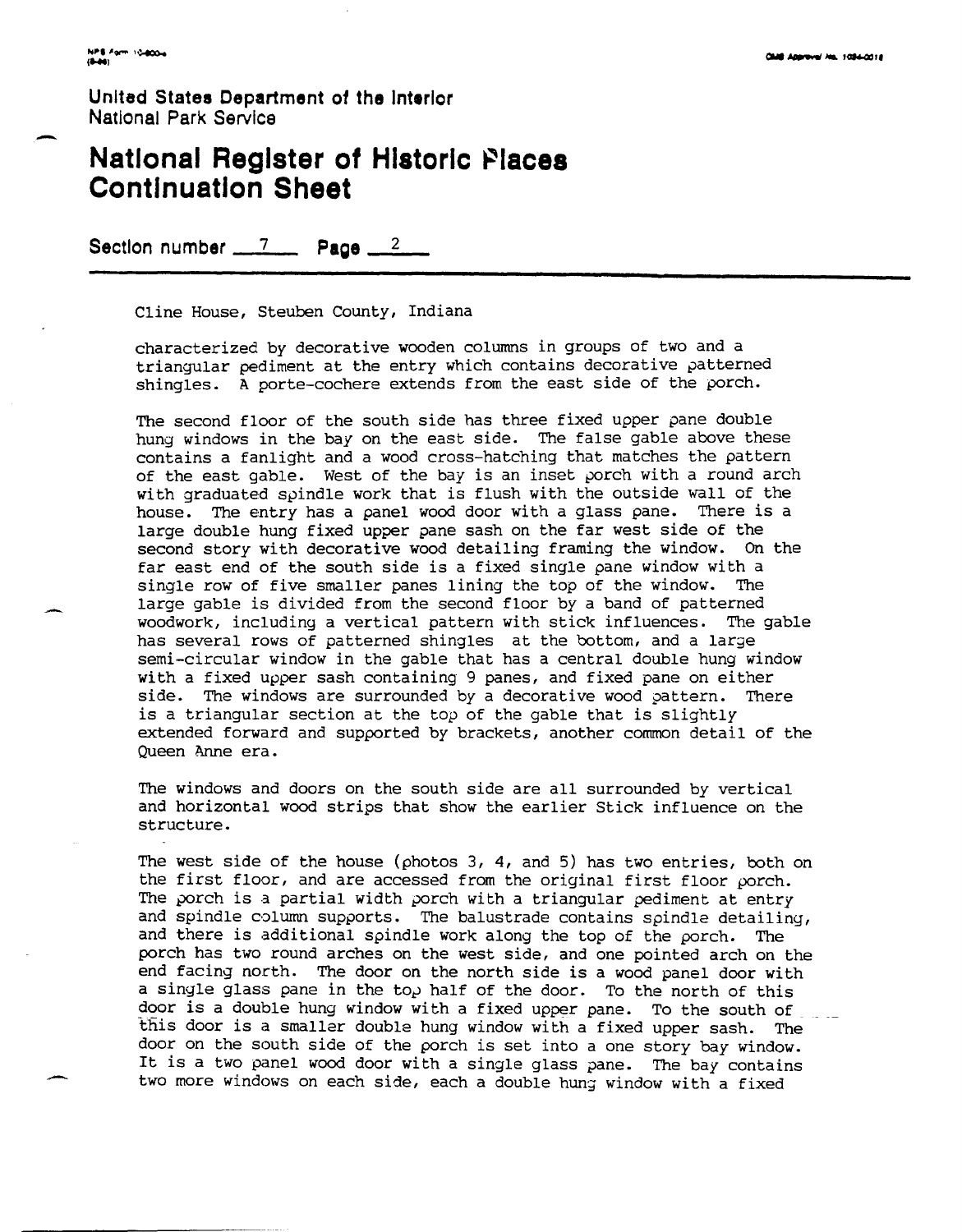**United States Department of the Interior National Park Service** 

## **National Register of Historic Places Continuation Sheet**

Section number  $\frac{7}{2}$  Page  $\frac{3}{2}$ 

Cline House, Steuben County, Indiana

upper sash. The windows and doors on the porch and in the bay are all outlined with simple horizontal and vertical boards. To the far south of the first floor is a large double hung fixed *upper* sash window that is outlined with two slender vertical boards on either side and one horizontal beard on both the top and the bottom. There is a center beadwork piece between the vertical boards on each side. This window detailing matches the window on the far west end of the south side of the structure.

The second story on the west side has a large double hung fixed upper sash window on the far south end that is identical to the window on the far west end of the south side. To the north of this is a slight overhang supported by four simple wooden brackets. The slightly extended cross gable on the west side contains three separate double hung fixed upper sash windows outlined with simple stickwork. The window in the gable is slightly inset into the gable with rounded sides and is two fixed panes with a double row of smaller square panes above. The gable contains three different wood shingle patterns. To the far north end of the west side of the second level is a double hung fixed upper sash window.

The north side of the house has a partial width central porch with a hipped covering. The trellis work was added in the late 1980's, and the wooden steps lead to a wood panel door with a glass pane. To the east of the door is a sliding pane window.

The second level on the north side has two double hung fixed *upper* sash windows. The gable also contains one central double hung fixed pane window. The vertical wood weatherboard is broken up by three horizontal bands of stickwork that extend for the entire length of the north side.

The east side of the house (photo 2) includes the cross gable. To the far south of the east side on the first floor is a small rectangular patterned leaded glass window (photo 15). To the north of this are four double hung fixed upper sash windows. The windows are all framed with simple vertical and horizontal boards characteristic of the Stick stYLing. A horizontal board rUns the length of the house and separates the first floor from the second floor. On the south end of the second floor on the west side of the house is a leaded glass window with two double hung vertical panes topped with a rosette-like rectangular patterned fixed *pane* (photo 13). Under this window is a square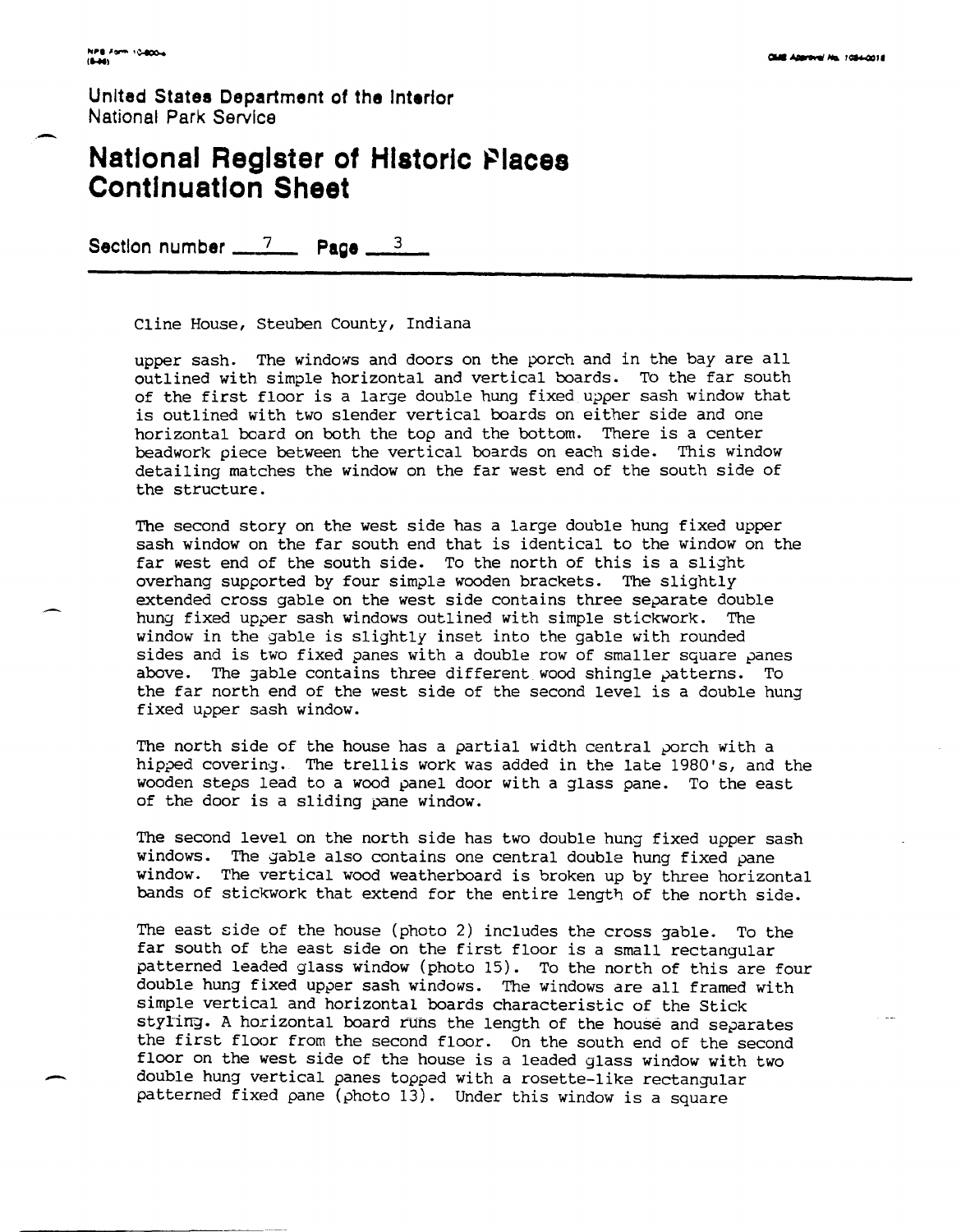-

**United States Department of the Interior National Park Service** 

## **National Register of Historic Places Continuation Sheet**

Section number \_\_\_\_\_<sup>7</sup> Page \_

Cline House, Steuben County, Indiana

patterned wood detail. To the north of this window are three double hung fixed upper pane windows, two of which are placed together separated by a vertical board. The gable contains several various wood shingle patterns with *wood* cross hatching at the uppermost *part* of the gable. The window in the gable is a large fixed window with two *rows* of small patterned square windows above a single large pane. The horizontal boards separating the levels run the length of the house on the east side.

On the northeast corner of the property behind the house is an original carriage house (photo 8). The carriage house is wood weatherboard with an asphalt roof. The original building was extended with an addition on the west side in the early 1900's.

The foyer and reception rooms on the first floor of the south end of the house contain butternut colUmns and woodwork and paneling in the Jacobean style (photoI2). The staircase begins on the north end of the reception room and faces east, then turns south approximately half *way*  up, and turns again to the west (photo 14). The staircase contains relief carvings in the pillars and capitols and heavy balusters.

The parlor on the *west* side of the structure contains a fireplace on the west wall whose marble tiles depict scenes from Romeo and Juliet (photo 9).

The dining room on the west wall is separated from the parlor by a large pantry. The dining room (photo 10) has Gothic style woodwork stained to match the woodwork in the pantry.

The kitchen in the northwest corner of the house was modernized in 1920 with built-in cupboards. To the east of the kitchen is a storage area which *was* divided to make room for an indoor bathroom sometime in the early 1900's. Originally the privy was in the carriage house, but *was*  eventually replaced with the indoor bathroom. A staircase runs along the north wall to the second floor and the attic.

The second floor has two bedrooms on the east side of house separated by the landiny of the staircase. In the southwest corner of tha house is a small sitting room. North of that is the large master bedroom. To the north of the master bedroom is another adjoining sitting room.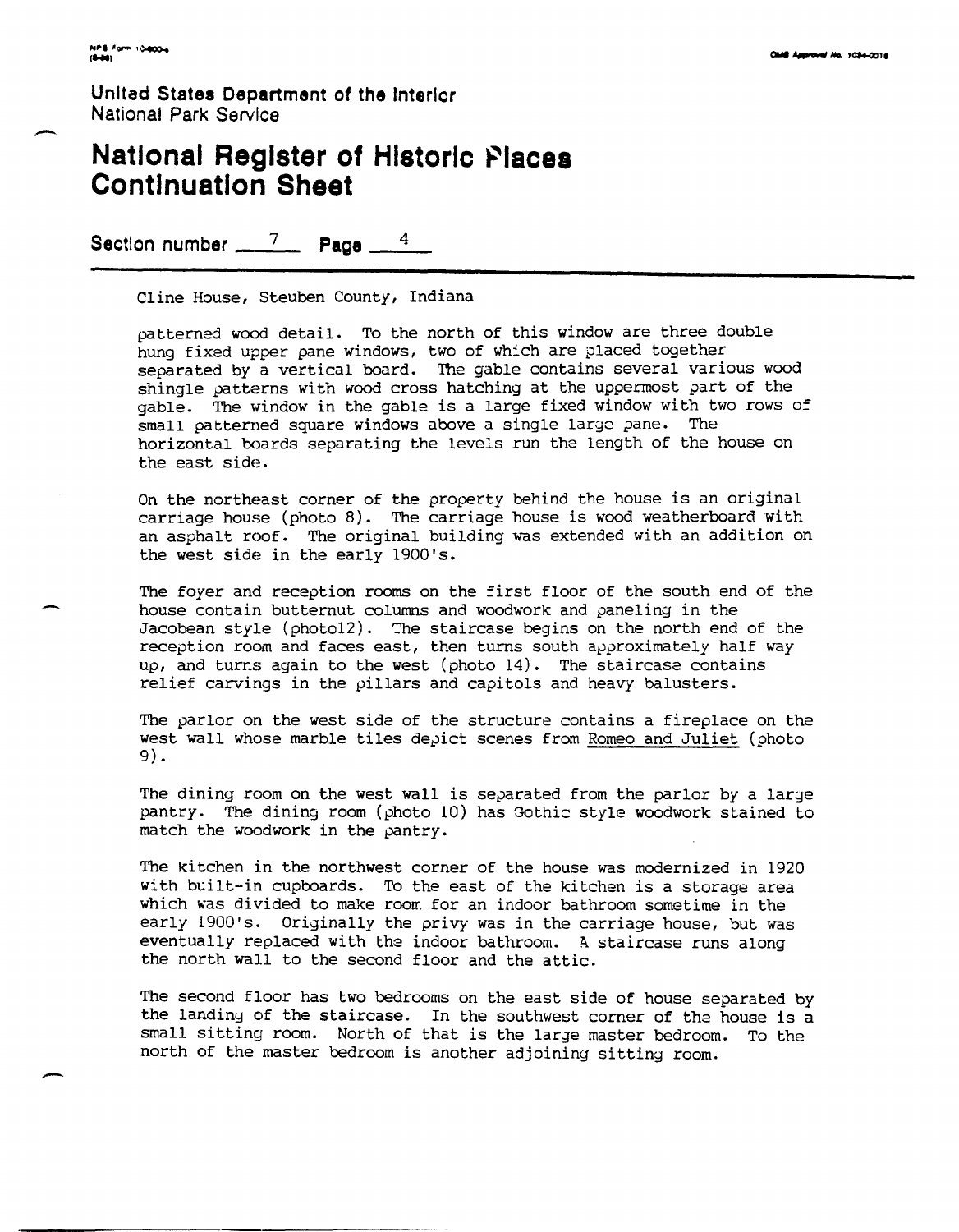**United States Department of the Interior National Park Service** 

### **National Register of Historic Places Continuation Sheet**

**Section number \_\_ 7\_ Page \_5 \_\_** 

 $\sim$  100  $-$  100  $-$ 

Cline House, Steuben County, Indiana

A door at the north end of the hall leads to an additional bedroom and bathroom. These originally served as the servant's quarters.

The interior of the house maintains much of its original integrity. A few changes were made to the kitchen and also to the storage areas when indoor plumbing was added.

 $\sim$   $-$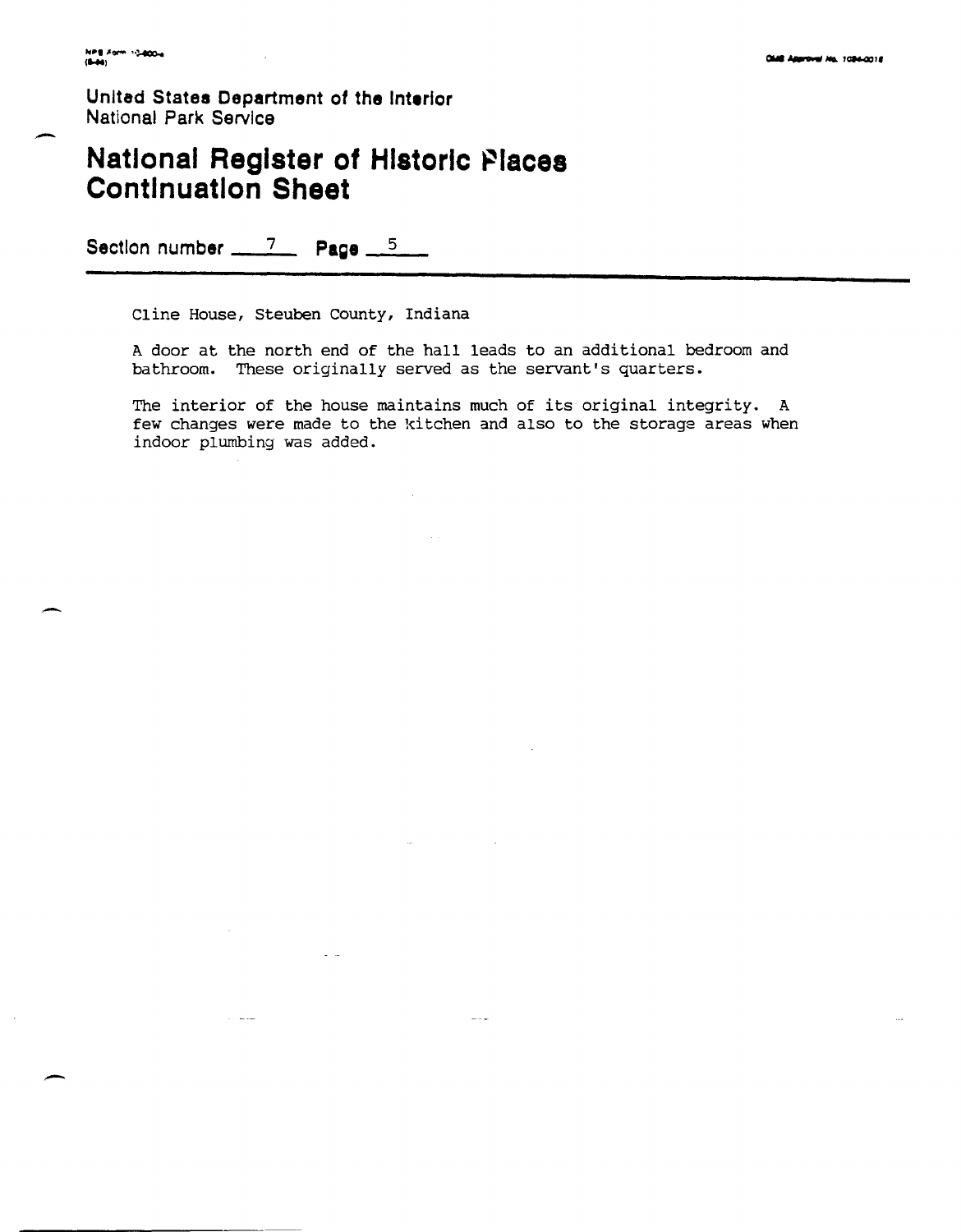United States Department of the Interior<br>
National Park Service<br> **National Register of Historic Places National Park Service** 

## **Continuation Sheet**

**Section number \_\_\_ 8 Page** \_\_ 6

Cline House, Steuben County, Indiana

The Cyrus and Jennie Cline House, built in 1891, is significant because of its association with three important families in the history of Steuben County. It is also architecturally significant because of its distinctive and unique architectural style.

The first owner of the house was Anna L. Morse Osborn. It was one of three identical houses built in Angola at the time. The houses were built from money left in the will of her father, Orin Bradley Morse, for Anna and her two brothers. Orin was a prominent figure in early Angola history. He was the first to install electricity in town, and was also the foundry of Angola Engine and Foundry.

In 1905, Anna Morse sold the house to Cyrus Cline, who live there with his wife, Jennie, and his daughter, Carrie. Cyrus Cline was very prominent in early Angola history, and was probably the most famous and influential owner of the home. Cline served as superintendent of angola Schools from 1877 to 1883. He was an attorney and practiced law in Angola from 1884 to 1932. He was a founder of the first National Bank of Angola in 1903 and served as the bank's first president. He remained a member of the board for this institution until his death.

Cyrus Cline also represented Angola in the 12th Indiana District in Congress from 1909 to 1970. During his four terms in the house, the Democrat became friendly with Tom Marshall, Woodrow Wilson's vice president from 1913 to 1920.

Cline's only child, Carrie, married Dr. Don Franklin Cameron in 1923. The couple moved into the Cline House at that time. Cameron was a prominent local surgeon and ultimately founded the Cameron Hospital in 1927 which remains in operation today and is located across the street from the Cline House. Dr. Cameron also founded a hospital in Bryan, Ohio.

Cameron was a member of the board of directors for the First National Bank of Angola, and was also a trustee for Tri-State University. He eventually became one of the largest contributors to the building program at Tri-State.

Carrie Cline died in 1972, and left her house to the historical society with the stipulation the her husband could remain there for the rest of his life. He passed away two years later.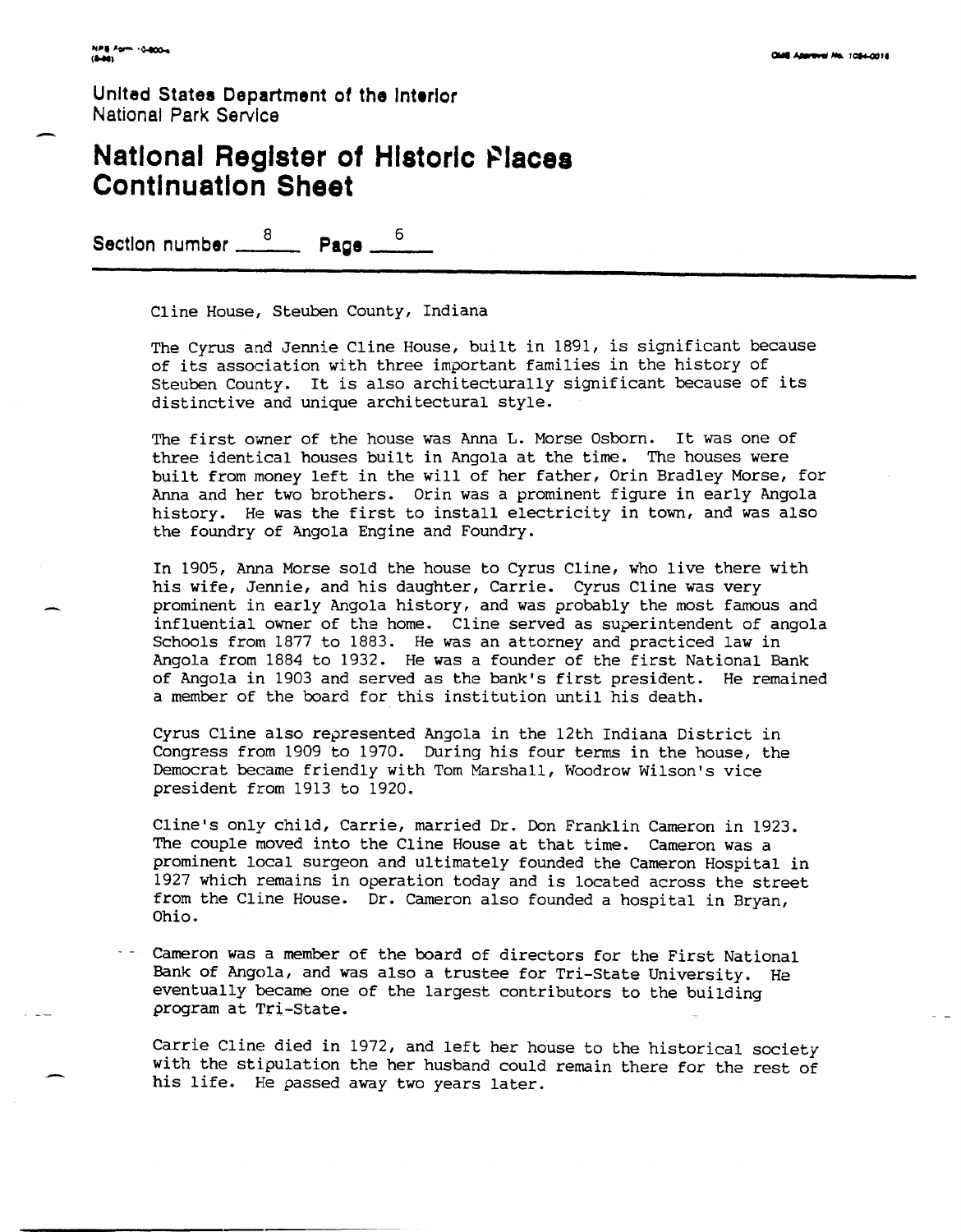. -

-

United States Department of the Interior National Park Service

## **National Register of Historic Places Continuation Sheet**

Section number  $\frac{8}{2}$  **Page**  $\frac{7}{2}$ 

Cline House, Steuben County, Indiana

The house currently functions as a community museum and is open for public tours.

The house is also significant architecturally because of its distinctive style. It is a unique example of a combination of the Victorian Stick architecture and the later Queen Anne style. The house incorporates many features of both styles, including the trademark stick work surrounding the doors and windows, and running horizontally along the sides of the house that characterizes the stick style. The house also incorporates the intricate patterned wood shingle work of the Queen Anne period, and the common cross gable roof with a slightly extended upper portion on the front gable also typical of the Queen Anne period. The porches showcase the typical spindle work of the Queen Anne period •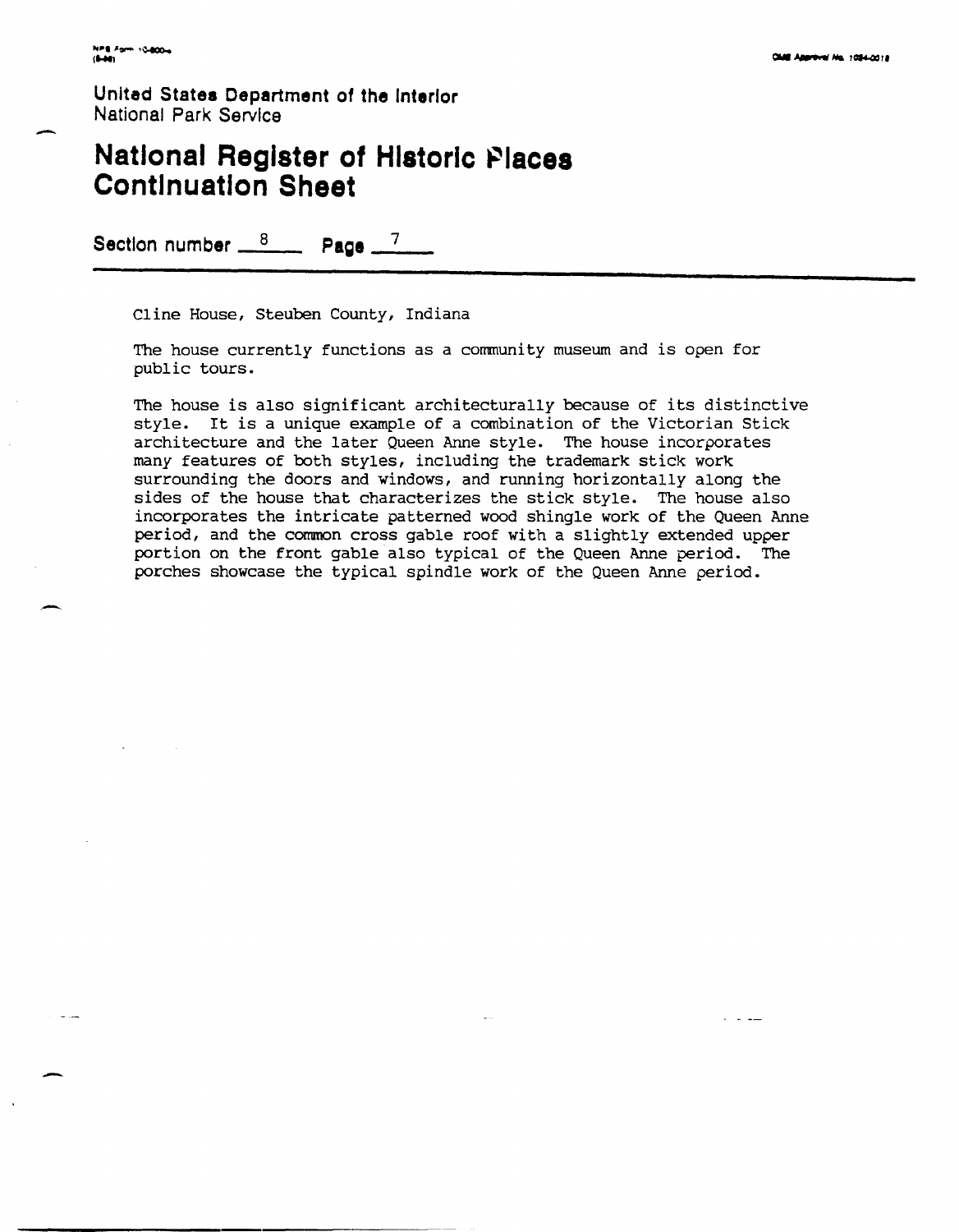-

#### **United States Department of the Interior** National **Park Service**

## **National Register of Historic Places Continuation Sheet**

Section number  $-9$  **Page**  $-8$ 

Cline House, Steuben County, Indiana

Bibliography

- Foley, M. M. The American House. New York: Harper Colophon Books, 1982.
- McAlister, V. & L. A Field Guide to American Houses. New York: Alfred A. Knopf, 1984.
- Morley, R.V.W. History of Steuben County 1955. R.V.W. Morley Publisher, 1956.
- Stevens, Orville. The History of Northeast Indiana: Lagrange, Steuben, Nobel, and Dekalb Counties. Chicago: Lewis Publishing Company, 1920.